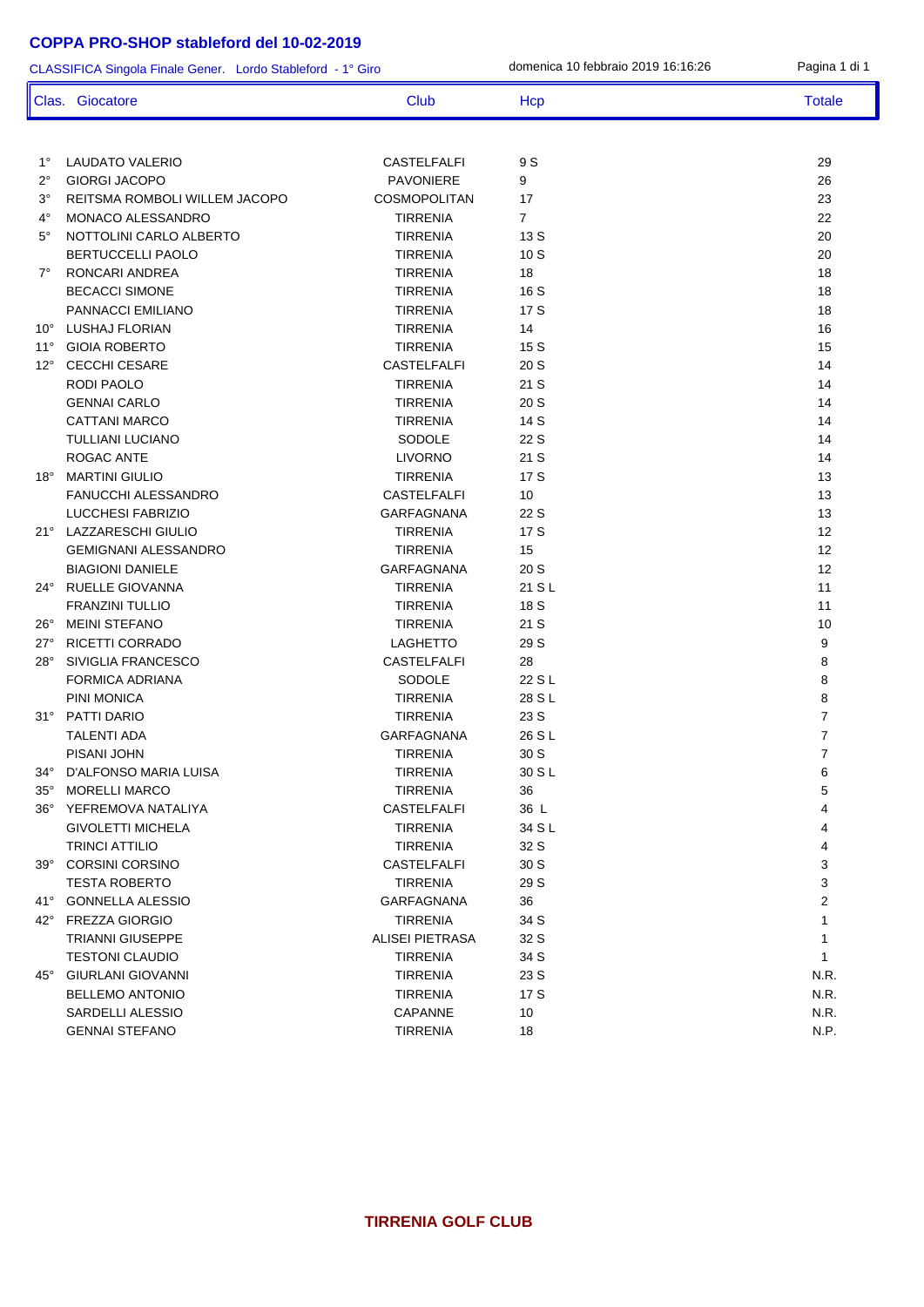## **COPPA PRO-SHOP stableford del 10-02-2019**

CLASSIFICA Singola Finale Gener. 1° Categoria Netto Stableford - 1° Giro domenica 10 febbraio 2019 16:19:07

| Pagina 1 di 1 |  |  |
|---------------|--|--|
|               |  |  |

| Clas.        | Giocatore                     | Club                | Hcp            | <b>Totale</b> |
|--------------|-------------------------------|---------------------|----------------|---------------|
|              |                               |                     |                |               |
| $1^{\circ}$  | <b>LAUDATO VALERIO</b>        | <b>CASTELFALFI</b>  | 9 S            | 37            |
|              | REITSMA ROMBOLI WILLEM JACOPO | <b>COSMOPOLITAN</b> | 17             | 37            |
| $3^\circ$    | RONCARI ANDREA                | <b>TIRRENIA</b>     | 18             | 36            |
| $4^\circ$    | <b>GIORGI JACOPO</b>          | <b>PAVONIERE</b>    | 9              | 35            |
| $5^\circ$    | <b>BECACCI SIMONE</b>         | <b>TIRRENIA</b>     | 16S            | 33            |
|              | PANNACCI EMILIANO             | <b>TIRRENIA</b>     | 17 S           | 33            |
| $7^\circ$    | NOTTOLINI CARLO ALBERTO       | <b>TIRRENIA</b>     | 13S            | 32            |
| $8^{\circ}$  | BERTUCCELLI PAOLO             | <b>TIRRENIA</b>     | 10S            | 30            |
| $9^{\circ}$  | MONACO ALESSANDRO             | <b>TIRRENIA</b>     | $\overline{7}$ | 29            |
|              | <b>FRANZINI TULLIO</b>        | <b>TIRRENIA</b>     | 18 S           | 29            |
| $11^{\circ}$ | <b>GIOIA ROBERTO</b>          | <b>TIRRENIA</b>     | 15S            | 28            |
|              | LAZZARESCHI GIULIO            | <b>TIRRENIA</b>     | 17S            | 28            |
|              | <b>LUSHAJ FLORIAN</b>         | <b>TIRRENIA</b>     | 14             | 28            |
| $14^\circ$   | <b>CATTANI MARCO</b>          | <b>TIRRENIA</b>     | 14S            | 27            |
| $15^{\circ}$ | <b>MARTINI GIULIO</b>         | <b>TIRRENIA</b>     | 17 S           | 26            |
| $16^{\circ}$ | <b>GEMIGNANI ALESSANDRO</b>   | <b>TIRRENIA</b>     | 15             | 21            |
| $17^\circ$   | FANUCCHI ALESSANDRO           | <b>CASTELFALFI</b>  | 10             | 19            |
| $18^\circ$   | <b>BELLEMO ANTONIO</b>        | <b>TIRRENIA</b>     | 17S            | N.R.          |
|              | <b>SARDELLI ALESSIO</b>       | CAPANNE             | 10             | N.R.          |
|              | <b>GENNAI STEFANO</b>         | <b>TIRRENIA</b>     | 18             | N.P.          |